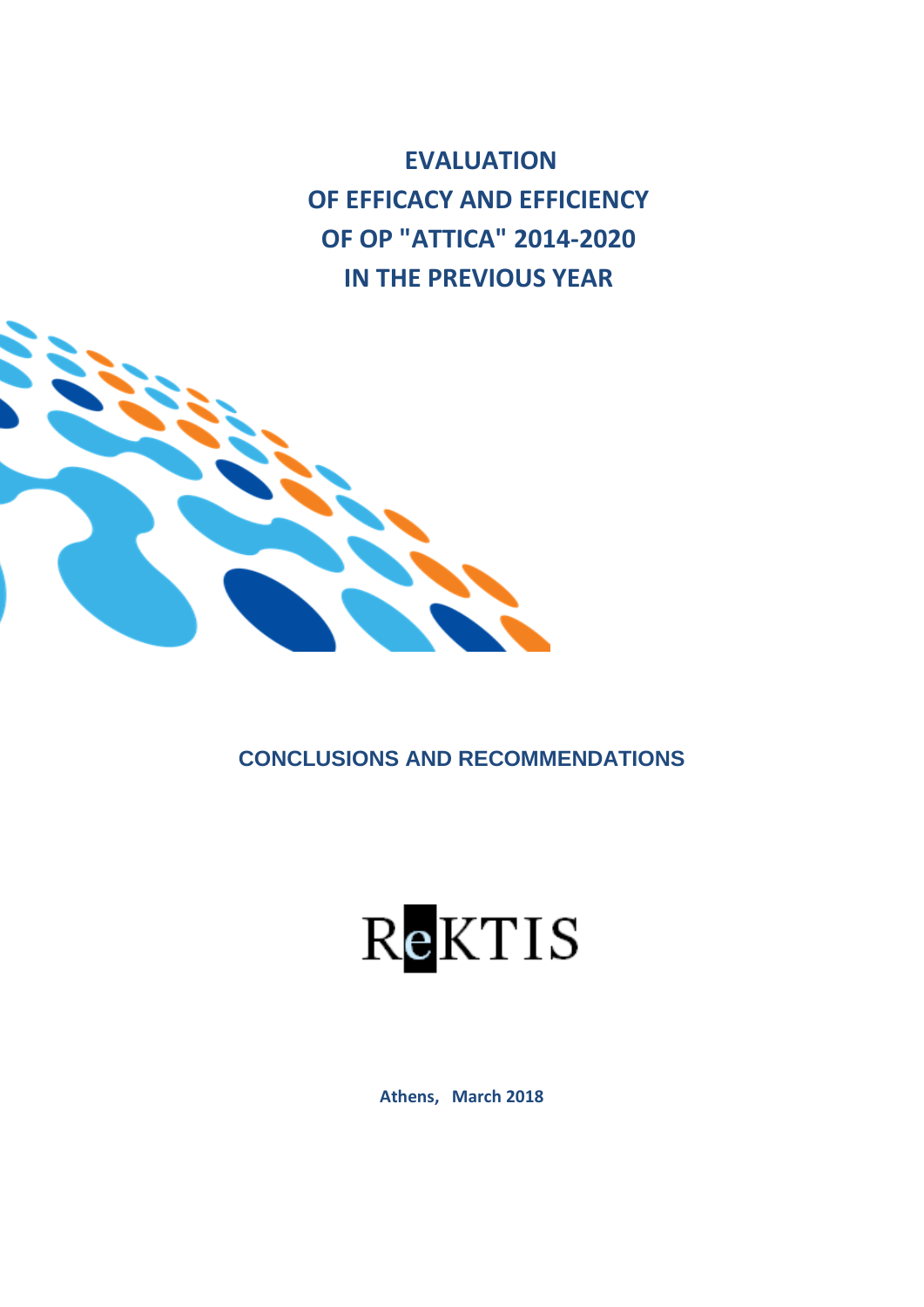

The «Evaluation of the effectiveness and Efficiency of the Attica Operational Program 2014-2020» was carried out according to the cash inflows and indicator data obtained from the Monitoring Information System (MIS) on 20/11/2017. Furthermore for the best possible evaluation and estimation of the program progress, the consultant took into account secondary observation data of the Project, which he gathered in cooperation with the Regional Operational Programme executives. The major findings according to the content of the evaluation report are listed below.

## **A. Evaluation of the current situation in the Region of Attica according to the needs by thematic objective O.P. Attica 2014-2020**

The figures of the macroeconomic environment in the Region of Attica have significantly changed regarding the respective ones that were recorded during the Ex-ante Evaluation phase and the development of the approved O.P. The economic environment of the Region after the continuous and rapid negative course in the years 2014-2016, presents elements of marginal improvement maintaining the best position regarding the figures of the macroeconomic environment between the regions of the country.

#### **B. Evaluation of the Efficiency of the ROP of Attica. Progress of implementation of Output Indicators and results.**

The framework of the effectiveness evaluation focuses on the analysis of systemic actions against the investment priorities that are being implemented. Until the time of downloading data from the MIS (20-11-2017), of the forty-four (44) Output Indicators in total, as they emerged after the revision of the OP, only nineteen (19) are served by similar projects. Twelve (12) of them are relate to ERDF operations and the other seven (7) to ESF Projects. Of the thirty-two (32) result indicators and according to the documentation and calculation of the base values, but mainly of the target values, only thirteen (13) of them can be measured taking into account the available data sources.

Mainly as to output indicators, the assessment of effectiveness in achieving the objectives, was based **on the degree of achievement of the physical objective of the indicators**, the relationship between the target values of the Integrated projects and the programmatic targets. This happened because for most of the indicators relating to ERDF Projects it is not possible to measure implementation through the Indices of Achieving Indicators before they are completed.

The **P.A 1 «Strengthening the Mechanisms & Investments of SMEsin the Region of Attica in Research & Innovation»** has a significant lag in its implementation due to the non-definition of IMB.

For the activation of P.A actions **it is proposed** to expedite the procedures for setting the GSRT as an IMB for the immediate Invitations publication.

Regarding the P**.A 2 «Dissemination & Development of Innovative Products & Services of SMEs using ICT»** the activated actions are related to Investment





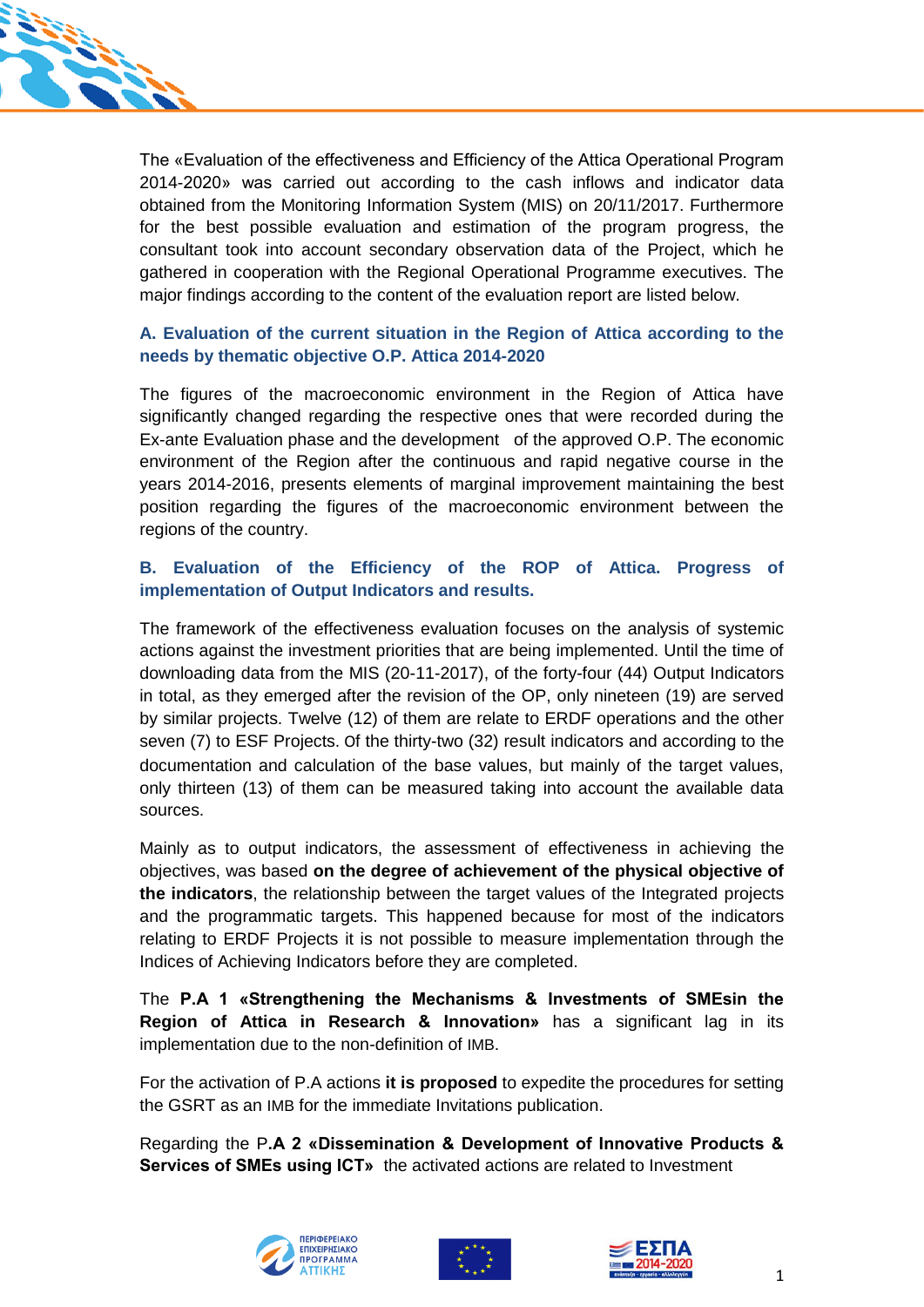

Priority 2c with the T3225 indicator to present double value in achieving a natural goal as two projects related to ICT applications in urban transport, have been integrated and implemented against the initial set target.

The **P.A 3 «Strengthening the competitiveness and extroversion of SMEs - Improving the attractiveness of the Attica Region to attract Investments & Promote Innovative Entrepreneurship»** has a great lag in the implementation process in all Investment Priorities .No invitations have been issued due to delayed placement of IMB and operation of the PSEF.

For the further activation of actions **it is proposed** to investigate the possibility of using other OPs. And funds (EPAnEK) for the funds allocation from Attica ROP.

For the **P.A 4 «Promoting the Energy Efficiency of RSE and Cogeneration & Promotion of Low Carbon Emissions in Urban Areas»** no actions have been activated in the respective Investment Priorities due to the delay in the suspension of conditionality regarding the approval of energy performance. Therefore the Axis has a significant lag.

For the regular implementation of the Axis **it is proposed** to complete immediately the integration of the Project with Beneficiary the ETEAN SA in the framework of the Invitation for Energy Homes Upgrading and issue the corresponding invitation to upgrade school and municipal buildings which was specified by the 1st Monitoring Committee.

Regarding **the P.A 5 «Promoting Climate Change Adaptation and Risk Prevention & Management»** the process of implementation is particularly satisfactory, according to the percentage of achievement of the natural target. Regarding the measurement of the implementation of the incorporated Projects the Axis reflects the horizontal issue of the programming period during which no Indices of Achieving Indicators can be submitted for ERDF Projects

**It is suggested** the Managing Authority to seek the assistance of the Institutional Support Office to determine what the administrative actions will be to define that the projects have been completed and how it can then be declared systemically. Furthermore the launch of S.U.D. actions will make a significant contribution to the implementation of the Axis.

The **P.A 6 "Improving Quality of Life in the Urban Environment"** has a particularly high return on Investment Priorities 6, 6b & 6c, taking into account the high natural target achievement rates of the respective outflow indicators (CO19, CO19 & CO09).An exception is the Investment Priority 6e that is committed to use within the framework of the S.U.D. Despite the general problem of measuring the implementation of the ERDF indicators, the Axis presents a series of structural issues. Particularly:





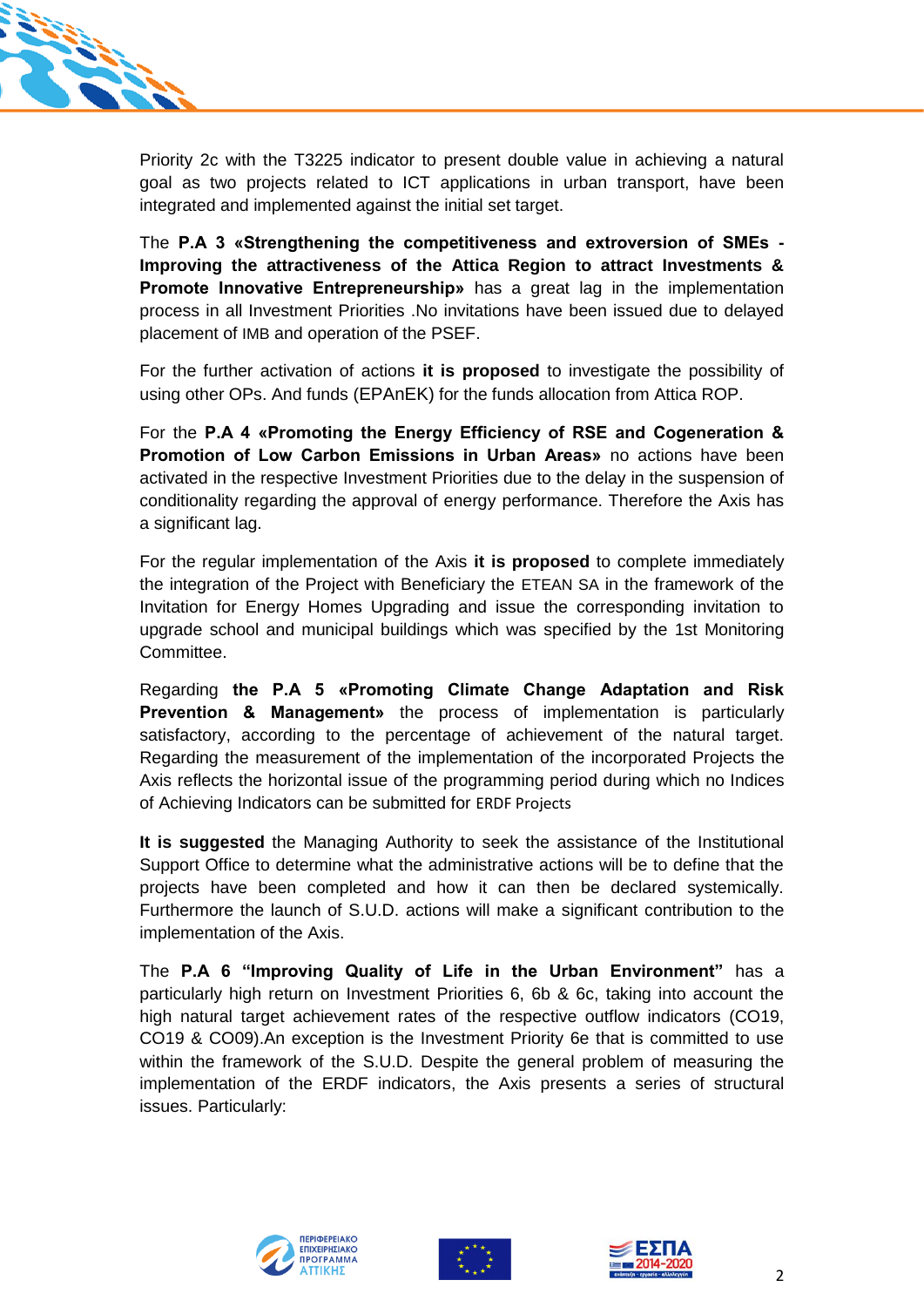

- i. **It is suggested** to change the description of the Special Objective so as to remove the term "liquid" from the waste, as well as the introduction of an output indicator for urban waste.
- ii. A change **is suggested** and the use of the additional index 2101 "Updated Beach Identities" in an operational one in the current revision of the Operational Program.
- iii. **It suggested** the Managing Authority to consider another methodological model to measure the traffic to this sites.

The **P.A 7 "Strengthening Regional Mobility & Multimodal Transport Connections in the Region of Attica"** shows an implementation difference between the Investment Priorities. Particularly:

- i. In the Investment Priority 7a the project of the cruise port of the Piraeus Port Authority S.A has not yet started because it has not been approved by the EU institutions. As a great project.
- ii. In the Investment Priority 7b the implementation process is considered satisfactory as the rate of implementation of the natural target of the T3276 Output Index «Interventions for Pedestrian Road Safety» amounts to 100%.
- iii. The implementation of the Investment Priority 7c it's developing well as the CO15 output indicator shows a very high percentage of natural target due to the West Extension Tram Project.

The course of implementation of **AP8 "Promotion of skills development and adaptability of human resources in the areas of the regional strategy of smart specialization"** shows a significant lag due to the non-appointment of IMB and the non-operation of the PSEP.

The **P.A 9 «Promoting Social Inclusion & Fighting Poverty & Discrimination - Ensuring Social Cohesion»** shows a very satisfactory progress in the Investment Priorities 9i, 9i, 9iii & 9iv taking into consideration the values of achievement of natural objective as well as the implementation based on the respective indicators. Exceptions are the objectives of the Investment Priority 9iv that concerns actions for Primary Health Care and the Investment Priority 9v that concerns actions for the Social and Solidarity Economy (SSE).

Regarding the progress of implementation of **AP10 «Development - Upgrading of Targeted Social Infrastructures and Health Infrastructures»**, there is a lag in the output indicators related to the childcare education infrastructure and the capacity of other social infrastructures. For the smooth implementation of the Axis, the integration of the Projects within the framework of the Childcare Infrastructure Invitation **should be** immediately completed.

The **P.A 11 «Development - Upgrading Targeted Training Infrastructures»** has a modest implementation despite the fact that a high percentage of the CO35 outflow target has been achieved; the implementation of the Projects by the sole Beneficiary,





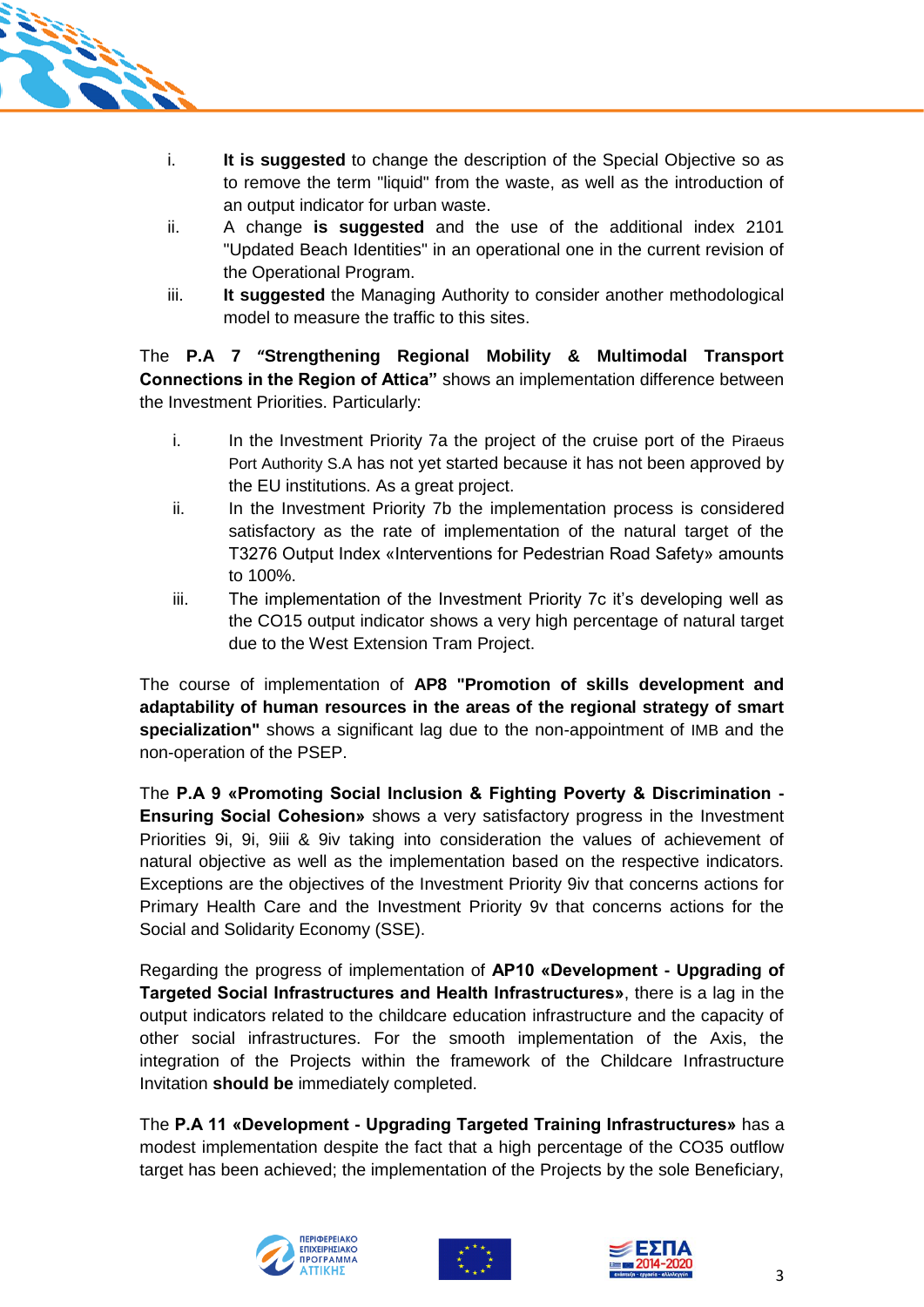

Buildings' Infrastructures S.A. has a significant lag. To improve the image of the Axis, **it is appropriate** to issue new Invitations such as for the supply of equipment in school units.

# **C. Progress implementation evaluation of the Performance Framework indicators**

It is a fact that the performance of outputs and results are evaluated sporadically. The predicted route on which output data are compared consists of only two points of reference in 2018 and 2023. Although these two benchmarks are in line with the approved OP, the long period between them makes it difficult to estimate whether the program is on track or not. Furthermore, it is difficult to interpret the reported progress over these benchmarks without further information regarding the pace and timing of implementation.

The **A.P 1 «Strengthening the Mechanisms & Investments of SMEs in the Region of Attica in Research & Innovation»** shows a significant delay of the milestones due to the non-definition of IMB. The economic index «Amount of Certified Expenditure» for the axis shows a modest achievement rate (40.93%) for 2018.

#### The following structural actions **are proposed**:

- $\checkmark$  For Economic Indicator (F) it is proposed to reduce its value for the year 2018 as only Investment Priority 1.a costs can contribute to the achievement of the indicator.
- $\checkmark$  For the CO26 outflow indicator it is proposed to reduce the index value for the year 2018. Alternatively, it is proposed to replace the index with BSS (30 projects included).

For the **A.P 2. «Dissemination & Development of Innovative Products & Services of SMEs using ICT»** the milestones for the years 2018 and 2023 are expected to be achieved. To achieve the goal of the 2018 it's used the milestone Basic Deployment Face. The KIS has been achieved as there are two integrated operations in relation to the one envisaged. The Economic Indicator «Amount of Certified Expenditure» for the axis shows a high rate of achievement of 210.37% for 2018. On this basis, and considering the excellent course of the Α.P, the needs of this Objective Theme in the field of entrepreneurship and the specialized actions and the assignments to the Urban Authorities of OLI-SUD, it is proposed to transfer resources (~ 10.0 millions.) to Axis Priority 2 from Axis Priority 3.

The **P.A 3 «Strengthening the competitiveness and outreach of SMEs - Improving the attractiveness of the Attica Region to attract Investments & Promote Innovative Entrepreneurship»** has a long lag in the implementation path due to a delay in the definition of an IMB and operation of the PSEP. Output indicators of the Performance Framework and economic index «Amount of Certified Expenditure» for the axis, are nil.

The following structural actions **are suggested**:





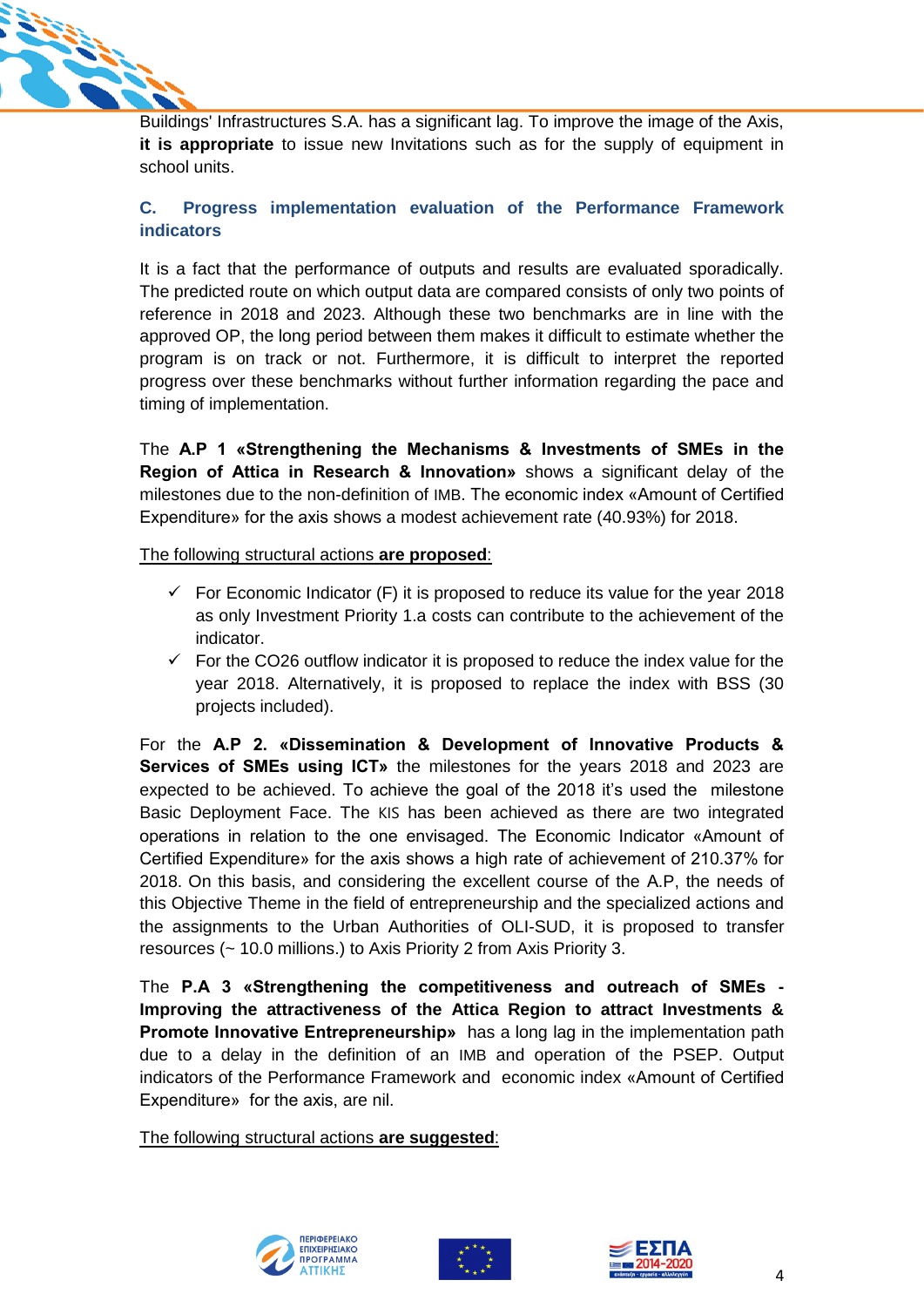

- For Economic Indicator (F), it is proposed to reduce its value for 2018 given that 25% of the funds allocated to TEPIH are already certified expenditure, while for the year 2018 no additional expenditure is foreseen from this Fund.
- $\checkmark$  For COO2 & CO04 outflow indicators it is suggested to replace them with BSB. For the CO01 index as a BSS, the assignment of TXM resources with a value of 1 may be used for TEEP. II. For the CO04 index it is proposed to use the BSS (number of projects included) scheduled for accession in 2018.

For the **P.A 4 «Promoting the Energy Efficiency of RES and Cogeneration & Promotion of Low Carbon Emissions in Urban Areas»** no actions were triggered due to the delay in the suspension of the conditional approval of the EPRB

## The following structural actions **are suggested**:

- $\checkmark$  For the economic indicator (F) it is suggested to reduce its value to the amount of  $3,000,000.00 \in$  for the year 2018 is expected to be spent on the two actions for the energy upgrading of school and municipal buildings whose projects are expected to join within the year.
- $\checkmark$  For the CO32 outflow index it is proposed to introduce the BSI (number of projects included) scheduled for accession in 2018.

As for the **P.A 5 «Promoting Climate Change Adaptation and Risk Prevention & Management"** the milestones for the years 2018 and 2023 are expected to be achieved. In order to achieve the 2018 milestone, the CO20 Output Indicator «Population benefiting from flood protection measures», which shows zero implementation, is used. The Economic Indicator «Amount of Certified Expenditure» for the Axis shows a high rate of achievement of 89.74% for 2018. Taking into account the needs of the Region in flood protection interventions (see Study of Priority Projects: http://www.pepattikis.gr/protereopiisi-ergon-antiplimmyrikisprostasias-attikis/), it is sought to strengthen the financial weight of this Axis by transferring resources (~ 5,0 million) from Axis Priority 11.

The **P.A 6 «Improving Quality of Life in the Urban Environment»** despite the fact that there are Integrated Projects for which progress is important, this progress is difficult to quantify in the logic of the milestone set for 2018.

## The following structural actions **are suggested**:

- $\checkmark$  For the financial indicator (F) is expected to achieve a marginal achievement (at 85%) of the milestone set for 2018.
- $\checkmark$  For the CO09 outflow index, it is proposed to use BSS (number of projects included) and / or redefine / re-evaluate the methodology for measuring the traffic of cultural spaces that have no tickets. It is noted that this change results from the fact that the initial determination of the target price of the index was made taking into account the phasing project of the Gallery, for which a request for the dissolution of the contract was made. Additionally, Serafio's work can contribute to meeting the goal, subject to a change in methodology.
- $\checkmark$  For the CO19 outflow indicator is estimated to achieve a marginal achievement of the index (at 75%).





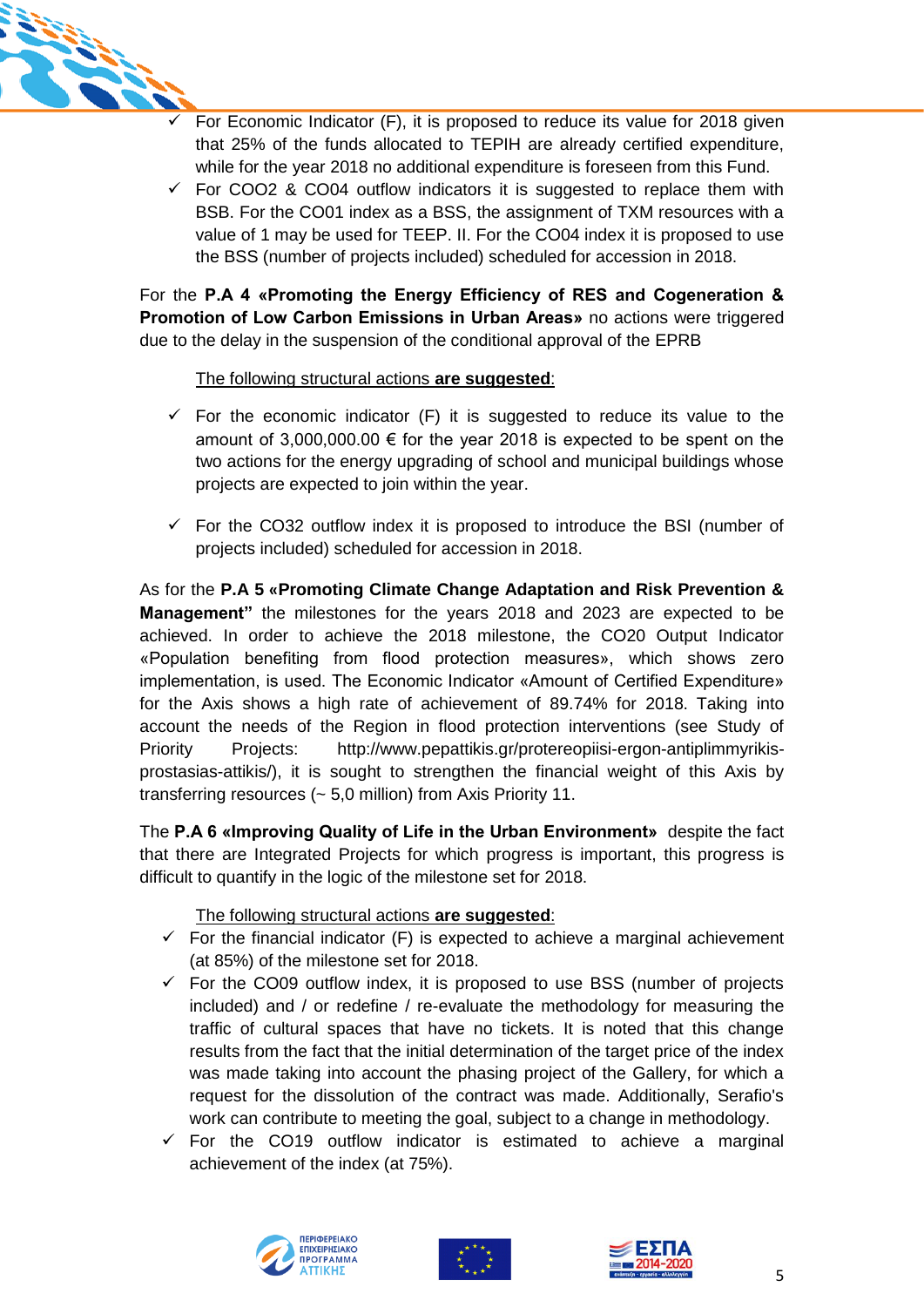

The **P.A 7 «Strengthening Regional Mobility & Multimodal Transport Connections in the Region of Attica»** the milestones for the years 2018 and 2023 are expected to be achieved. To achieve the objectives of the Performance Framework, BSI are used in particular. «Number of integrated projects». The Economic Indicator «Amount of Certified Expenditure» for the Axis shows a modest rate of achievement of 29.97% for 2018.

The progress of the implementation of **AP8 "Promotion of skills development and adaptability of human resources in the areas of the Regional Strategy of Smart Specialization"** shows a significant lag due to the non-definition of IMB and the nonoperation of the *PSΕP.*

#### The following structural actions **are suggested**:

- $\checkmark$  For the economic indicator (F) it is suggested to lower the target value.
- $\checkmark$  For the Output index 11304 it is suggested to lower the target value.

For the **P.A 9 «Promoting Social Inclusion & Fighting Poverty & Discrimination - Ensuring Social Cohesion»** the milestones for the years 2018 and 2023 are expected to be achieved. It is noted that it is the only Axis in which there is an implementation rate in the output indicators. The economic index. «Amount of Certified Expenditure» for the Axis, shows a 42.79% achievement rate for 2018.

The **P.A 10 «Development - Upgrading of Targeted Social Infrastructures and Health Infrastructures»** due to the delay in updating / publishing the new standards for nurseries (the relevant Government Gazette was issued in September 2017) the implementation of the projects is not the expected. In addition, there have been changes in policy regarding open asylum centers and the operation of new shelters, which have a decisive influence on the relative outflow index (T3305).

The following structural actions **are suggested**:

- $\checkmark$  For the economic indicator (F) it is suggested to lower the target value.
- $\checkmark$  For the CO35 outflow index it is proposed to reduce the target value.
- $\checkmark$  Replace the target value of T3305 outflow indicator with BSI (number of projects included).

The **P.A 11 «Development - Upgrading Targeted Training Infrastructures»** despite the high rates of achievement of a natural target of output indicators, the performance of the 2018 Landmark Performance Indicators is unsatisfactory. The economic indicator «Amount of Certified Expenditure» for the axis, shows a low rate of achievement of 28,70% for 2018.

The following structural actions **are suggested:**

 $\checkmark$  For Economic Indicator (F) it is suggested to decrease the target price as the target for the 2018 milestone has been overestimated.





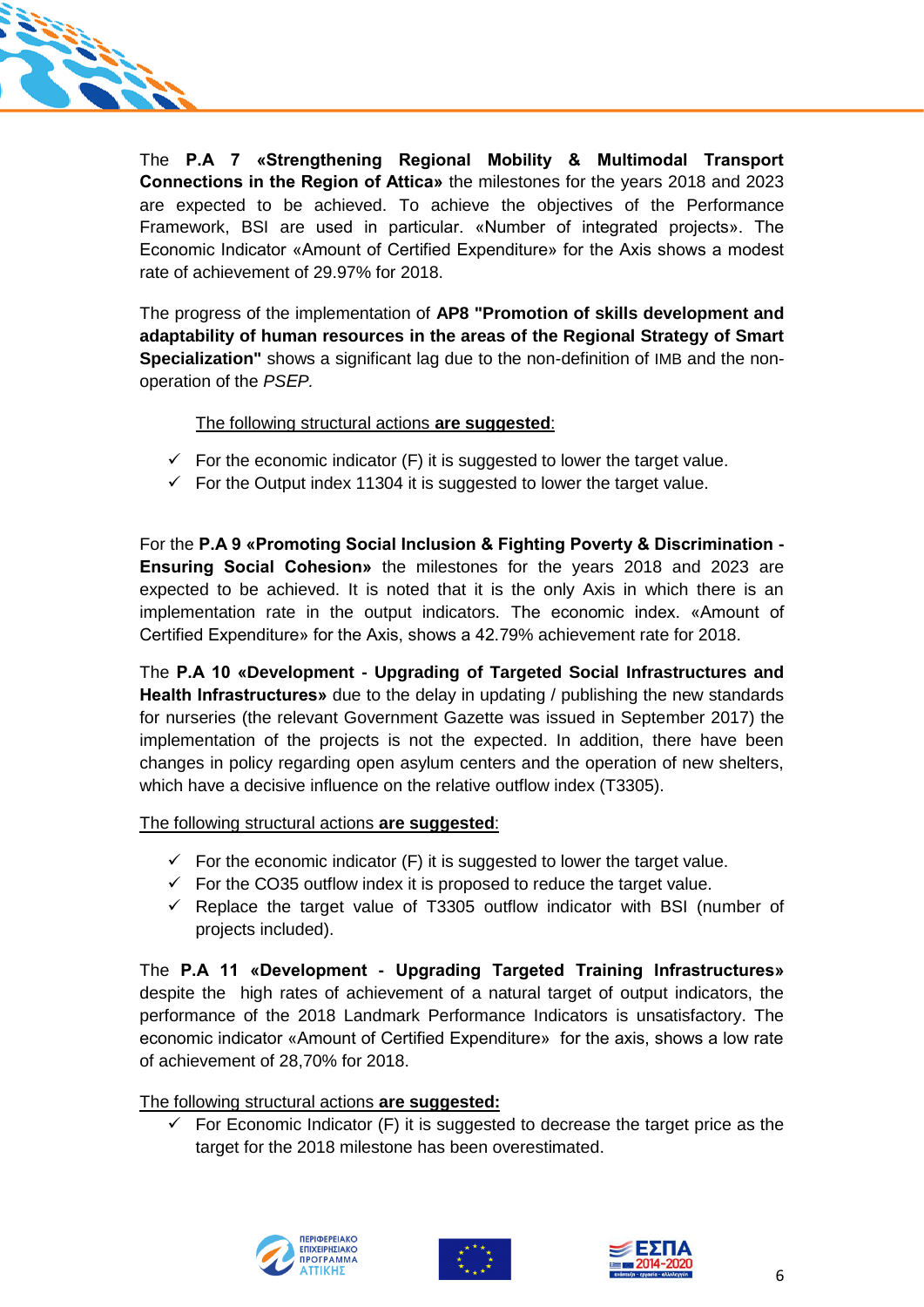

 For the CO35 outflow index, it is proposed to replace it with a BSS (number of projects included) scheduled for accession in 2018.

# **D. Evaluation of the Efficiency of the ROP of Attica – Assessment of the financial progress of implementation**

The assessment of the financial progress of the Operational Program "Attica" 2014- 2020 is based both on elements of specialization and those that were collected from the MIS on 20 November 2017. The Total Public expense of the revised version of Operational Program "Attica" 2014-2020, amounts to 1,174,407,027€.

The activation rate of OP on the basis of the invitations issued, amounts to 55,38% of the budget of the total P.E of the program. In the context of the above invitations until now, two hundred and sixty three (263) transactions have been registered 481,558,957€or 41% of the total P.E. of the Operational Program. Finally, eligible expenditure 131,358,948€, or 11.19% of the total P.E of the Operational Program , have been implemented and registered in the MIS.

The total contribution of the European Social Fund (ESF) to OP Attica 2014 - 2020 amounts to 324,806,142€. Within the framework of this support, Projects of total budget P.E 150,160,233€ have been specified (46.23% of the Fund's contribution to the OP)and they have been issued invitations for a total budget 147,374,051 €(45.37% of the Fund's contribution to the OP), almost total amount of the specialization.

## **Efficiency Measuring**

From the evaluation results the efficiency in comparing program values with the values of the embedded transactions it appears that the Investment Priorities and the corresponding indicators of OP that have been activated have a significant physical realization without having a corresponding absorption of resources. It seems that the objectives that were programmally set are achieved or exceeded at a lower cost than originally calculated.

Regarding the activation of the OP it has emerged that the Axis with the best relative performance in triggering actions is concerning protection against natural disasters and flood protection works with a specialization of 90%, invitations to 88%and accessions exceeding 71% of the Axis P.E budget. These results are due to the accessions of rainwater drainage projects of the Attica Region, which is the only Final Beneficiary in a Call for a Budget of 80.000.000 € P.E. Attica ROP, is fully aware of the need to carry out flood defense projects has already been specialized by the 1st Monitoring Committee (05/07/2015) for flood defense actions while the call was issued in January 2016 (invitation ATT009)after a similar study has demonstrated and categorized a number of important flood protection projects in the Region which are either mature for inclusion or can be mature and implemented within the 2014- 2020 programming period.





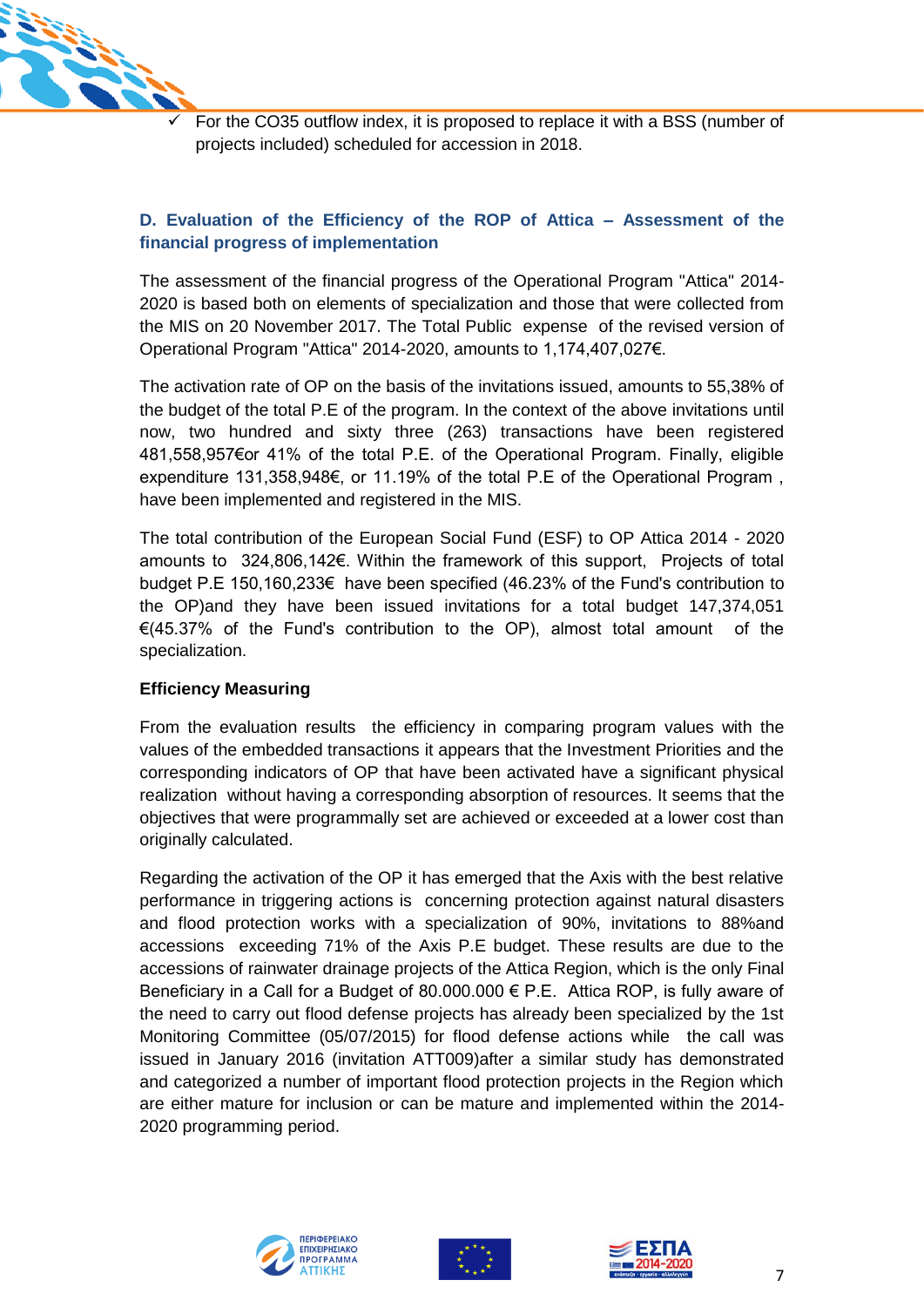

Very good performance in the activation of actions is also presented by AP. 2 concerning Information and Communication Technologies with more than 64% of the total budget of the Axis. These results are due to the phased phasing of the electronic ticket and the telematics information of the passengers of the Athens

Urban Transport Organization, the implementation of which started from the previous programming period. On this axis with already good performance recently an invitation (ATT066) was issued for a budget of 1,743,821€ titled «Digitization of archaeological material, implementation of digital multimedia applications, creation of a new website of the Acropolis Museum». It also has specialized and action (code 2.3.1.3) entitled «ICT Applications in the Transport Sector of the Region of Attica - WI-FI Network Installation in Urban Transport of the Region of Attica», for which an invitation will soon be issued.

Good performance in the activation of actions is also presented by AP11 concerning the Education Infrastructures with inclusions exceeding 61% of the TEN axis. Accessions mainly related to the submission of proposals by Buildings, Infrastructures. AE to build new and expand existing school units. In absolute figures, AP 9 is the first item in the accession Projects with a total budget of  $\epsilon$  126 million.

On the contrary, poor performance in P.A 3 which concerns entrepreneurship P.A. 4 concerning the energy upgrading of buildings and the IP 8 concerning training. Specifically, in P.A3, the delays are mainly due to involvement in the process selection procedure for the assignment of responsibilities to an Intermediate Management Entity. Finally, legislation is being promoted in the first two months of 2018, will be able to assign ROP responsibilities. for State aid actions in the IMB without the need for an open competition. With this development in the first quarter of 2018, the Axis will be activated.

In AP4 the problems are due to the delay in the lifting of the conditionality which concerned the approval of EPRB but also in support software for energy inspectors. Since 27/11/2017 the software has also been approved, so it is now possible to issue calls in the context of the specialization of the two actions already adopted by the 1st Monitoring Committee and related to the energy upgrading of school buildings and municipal buildings.

In addition, performance under AP.9 could have been significantly higher if the health proposals were not delayed by the competent ministry. Finally, a qualitative assessment of AP1 performance highlights the absence of invitations and inclusions in the context of business discovery actions, namely Investment Priority 1b.

To sum up in absolute numbers, the best performance in activating the program is shown in APs. 2, AP.5, AP.6, AP.7 and AP.9.

In addition to the results of the evaluation, it emerges that the Investment priorities and the corresponding indicators of OP that have been activated have a significant physical realization without, however, presenting a corresponding absorption of





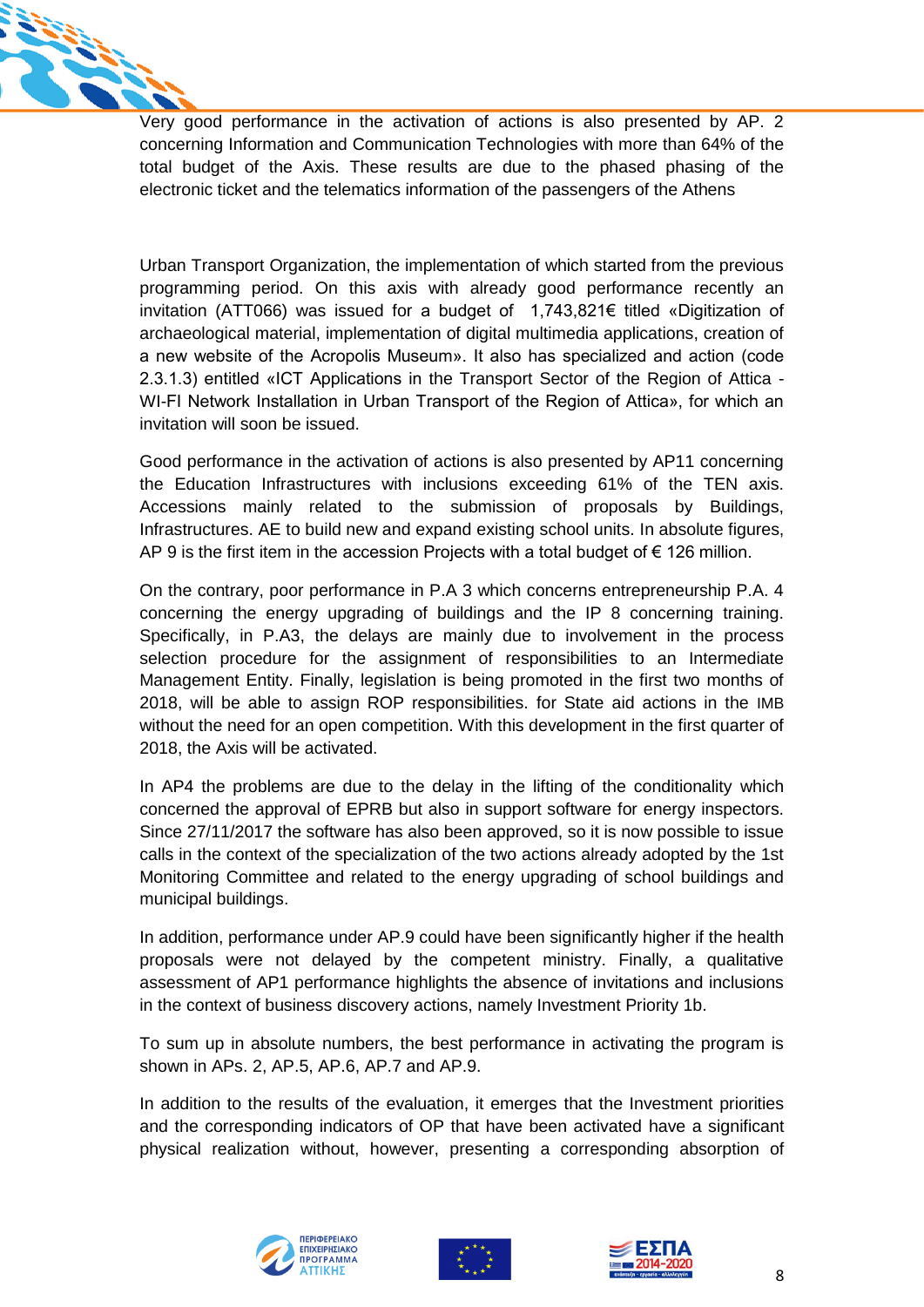

resources. It seems that the objectives that were set programmally are achieved or exceeded at a lower cost than originally calculated.

Regarding the thematic concentration and in line with the overall commitments the public expenditures of the Acts and the resources to be allocated for management to the Urban Authorities in the framework of the SUB Financial Instrument resources have been created for over-allocation of resources for Axes ΑΠ1, Α.Π. 5 and AP6 and AP7.

from the results of the Unit Costs maintenance check for the respective indicators of the Entered Acts it follows that the Unit Cost is maintained, but the CO26 and CO19 indices of Investment Priorities 1.b and 6.a respectively.

## **E. OP Strategy suitability Evaluation - Examination of Intervention Logic**

From the assessment of the internal cohesion of OP «Attica» 2014-2020, the degree of relevance of the strategy and the timeliness of the OP needs was examined in relation to the socio-economic environment of the country and the region. The E.P. presents High relevance of the specific objectives in relation to the new needs arising from the update of the current situation.

Regarding the evaluation of the external cohesion of OP "Attica" 2014-2020 the OPs relevance was examined (updated and new needs) in relation to the commitments of the country with the prerequisites of the Memorandum of Understanding and the objectives and principles of European policies and strategies. The E.P. presents high relevance with the prerequisites of the Memorandum of Understanding and the objectives and principles of European policies

From the ex-Ante evaluation and approval process (as well as the 1st revision) of the OP «Attica 2014-2020» and up to the composition of this evaluation report, the individual parameters of the socio-economic context have changed, due to external factors, such as economic environment developments as well as due to changes in the socio-economic and work environment, resulting in a small differentiation of the Intervention Logic.

According to the data in Section 6.1.4 «Documentation of the timeliness of needs» and the Sections 6.1.5 «Actuality of the Needs and Specific Objectives of the OP» and 6.1.7 «Actuality of synergy between the Specific Objectives» it is concluded that the Logic of Intervention and the Special Objectives remain highly relevant.

According to Section 5.2.1 "Examining the Thematic Budget Conclusion of the Operational Program" of the 5th Chapter, there is a change in resource allocation which have small effect on the Logic of Intervention. In particular, there is a change in AP1 in Investment Priority 1.a «Strengthening research and innovation infrastructures and capacity to develop excellence in research and innovation and community centers promotion.

Furthermore, according to the SWOT Analysis and Section 6.1.4 "Documentation of Current Needs", the following needs arise:

- Research and Innovation Infrastructures Financing
- Further targeting business support in the Region





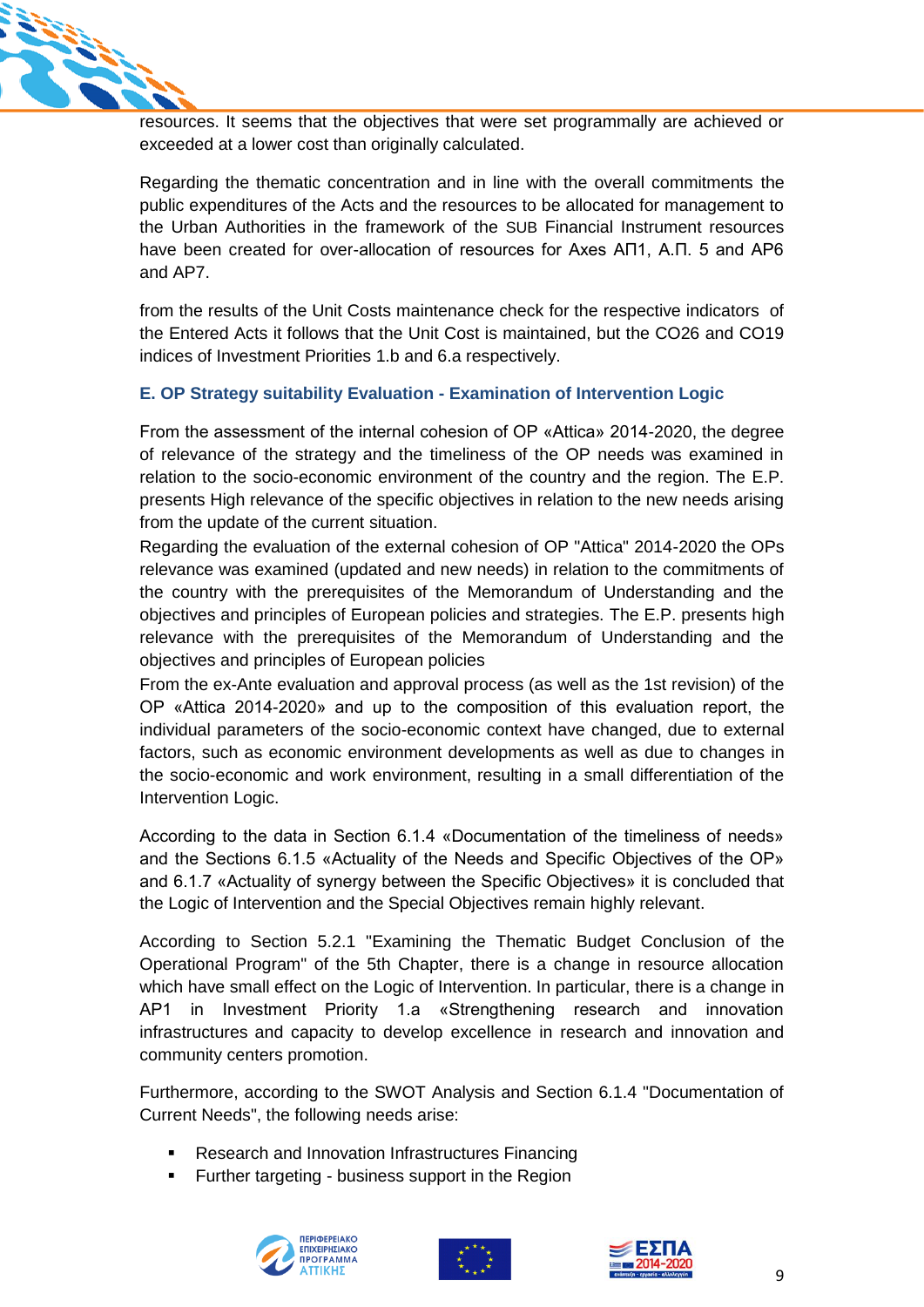

- Monitoring the implementation of the Environmental Acquis (Solid vs. Liquid Waste).
- Development of the natural gas network in Attica.
- Support for the unemployed / Promoting Work Experience / Social Work.
- Secondary Health Care / Infrastructure Support /equipment renewal
- Primary Health Care / Support of Local Health Units.

Summarizing the conclusions of this chapter it is noted that the individual parameters of the socio-economic framework have been differentiated, due to external factors such as developments in the economic environment and also changes in the socioeconomic and work environment, resulting in a small differentiation of the Intervention Logic.

It is concluded that the Intervention Logic and the Special Objectives remain highly relevant except the Investment Priority 1.a, « Strengthening research and innovation infrastructures and capacities to develop excellence in research and innovation and promoting competence centers, in particular centers of European interest»

Furthermore, there is a need to finance research and innovation infrastructures, further targeting - support - boosting businesses in the Region, monitoring the implementation of the Environmental Acquis (Solid vs. Liquid Waste) and the development of the natural gas network in Attica. Also support for the unemployed / promotion to gaining work experience / Social work, infrastructure support / and renewal of equipment for Secondary Health Care and support for Local Health Units.

For the P.A 1 there is a significant displacement of funds from Investment Priority 1.a to Investment Priority 1.b which influences the Intervention Logic. This fact should be taken into account in the forthcoming revision as well as amending the text of the OP Strategy in relation to the specific part.

For the P.A 3 an invitation to Entrepreneurship Fund II has already been issued through a program (assignment) and is being investigated for allocating resources to other funds. This tactic is a change of the OP Strategy. It is therefore necessary to revise the text of the Strategy in the context of the revision and to revise the indicators.

In the P.A 6, Objective 6.a.1 «Harmonization of the Region with the Environmental Waste Legislation Requirements» it is proposed to change its description and remove the term «fluids» as the Special Objective includes actions for all forms of waste.

Also for the Investment Priority 6.b «Investments in the water sector, in order to satisfy the requirements of the Union's environmental acquis and to confront the needs identified by the Member States for investments exceeding these requirements» a new Specific Objective and Indicator for the measurement of bathing water should be introduced.

Finally, for Investment Priority 6.c «Conservation, Protection, Promotion and Development of Natural and Cultural Heritage» a new methodology should be incorporated to measure traffic in cultural venues where there is no ticket service.